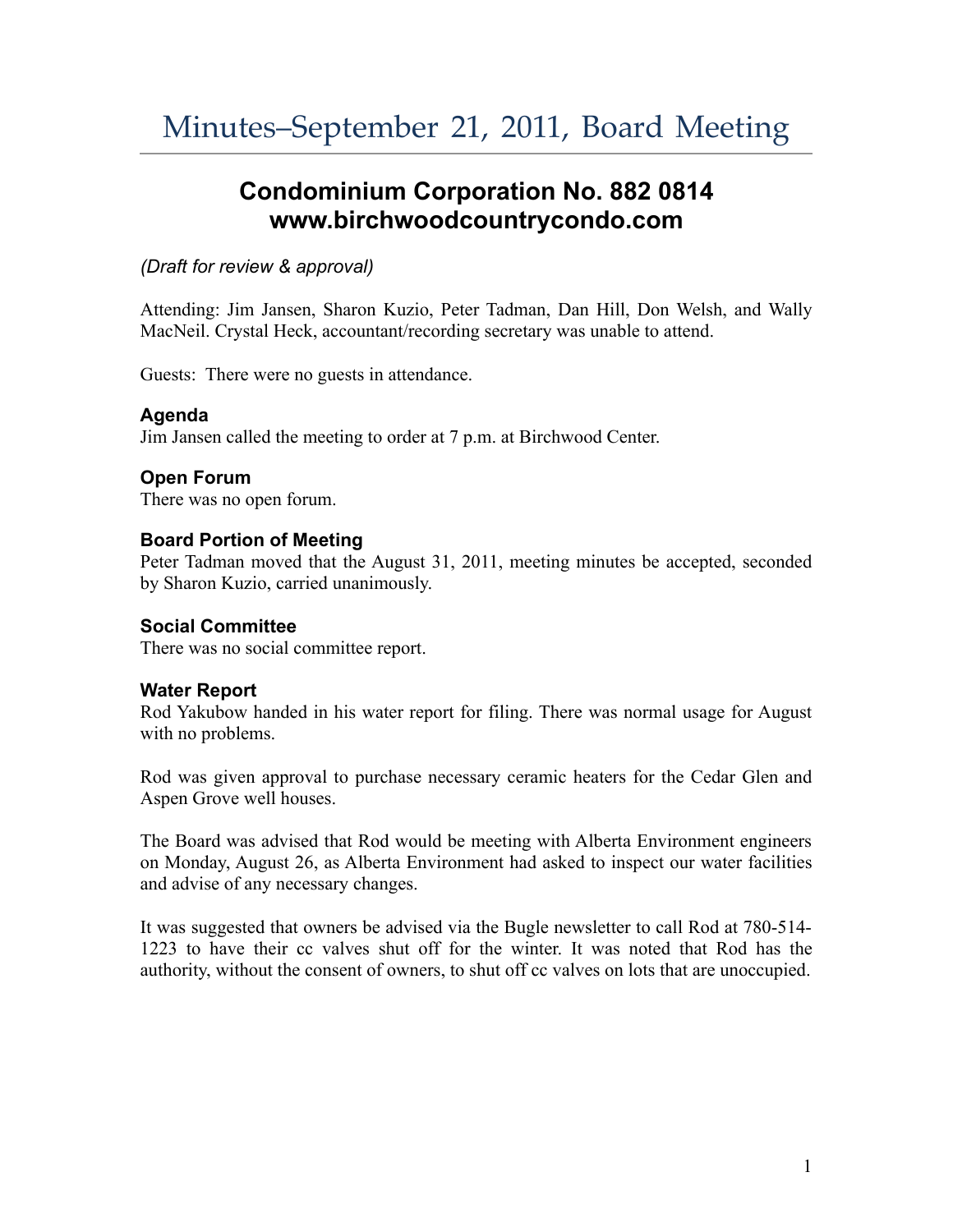#### **Site services**

Wally MacNeil reported that he is pursuing animal control concerns with the county and the status of the golf course bridge in the creek with Alberta Environment, concerns reported to both government agencies long ago.

The Board was advised that the county did a very good job with the dust control initiative but if there was a negative there seems to be an increase in speeding.

Deficiency letters will be sent to owners who have failed to advise the Board about their renters (Lot 108A, Boucher; Lot 135, Richard/Petty, also about noise control; Lot 168, Hill, also about animal control; and Lot 169, Friesen/Gering).

Deficiency letters will be sent to Lot 120, Beausoleil/unsightly premises; and Lot 163, Fitzgerald/outdated building permit, unsightly premises.

Recent deficiency letter matters have been resolved with the exception of Lot 108A, Boucher and that will be followed up with a fine.

An update was provided on development applications.

Jim Jansen submitted a letter from Gail McCrindle advising that she will relinquish her grass cutting contract at the end of the season. The Board accepted Gail's resignation with thanks for the terrific work she has done for owners. A notice for those who may be interested in the grass cutting contract, besides the reference in these minutes, will be placed in the Bugle newsletter advising applicants to contact the Board at P.O. Box 134, Lindale, AB T0C 1W0 or by dropping off a letter at the Birchwood Center mail slot.

Jim Jansen raised the question about snow removal from the condo roads over the coming winter and Larry Kuzio's offer (with Barry Allen being unavailable) to operate the grader and snow blower was welcomed. Larry will ensure the grader is equipped and running properly. Dan Hill will check out the availability of new grader tires.

Jim Jansen said he had received a concern about street lighting, that bulbs were too low, blinding and should be changed. The Board felt there was no need for change.

The Board also received a concern about an unsightly power box with a light on it at Lot 133, Yakubow. Jim Jansen & Wally MacNeil undertook to talk with Epcor/Fortis as a step toward fixing this situation.

There was a discussion about condominium tree trimming and the removal of such debris

## **Financial Report**

There was no financial report.